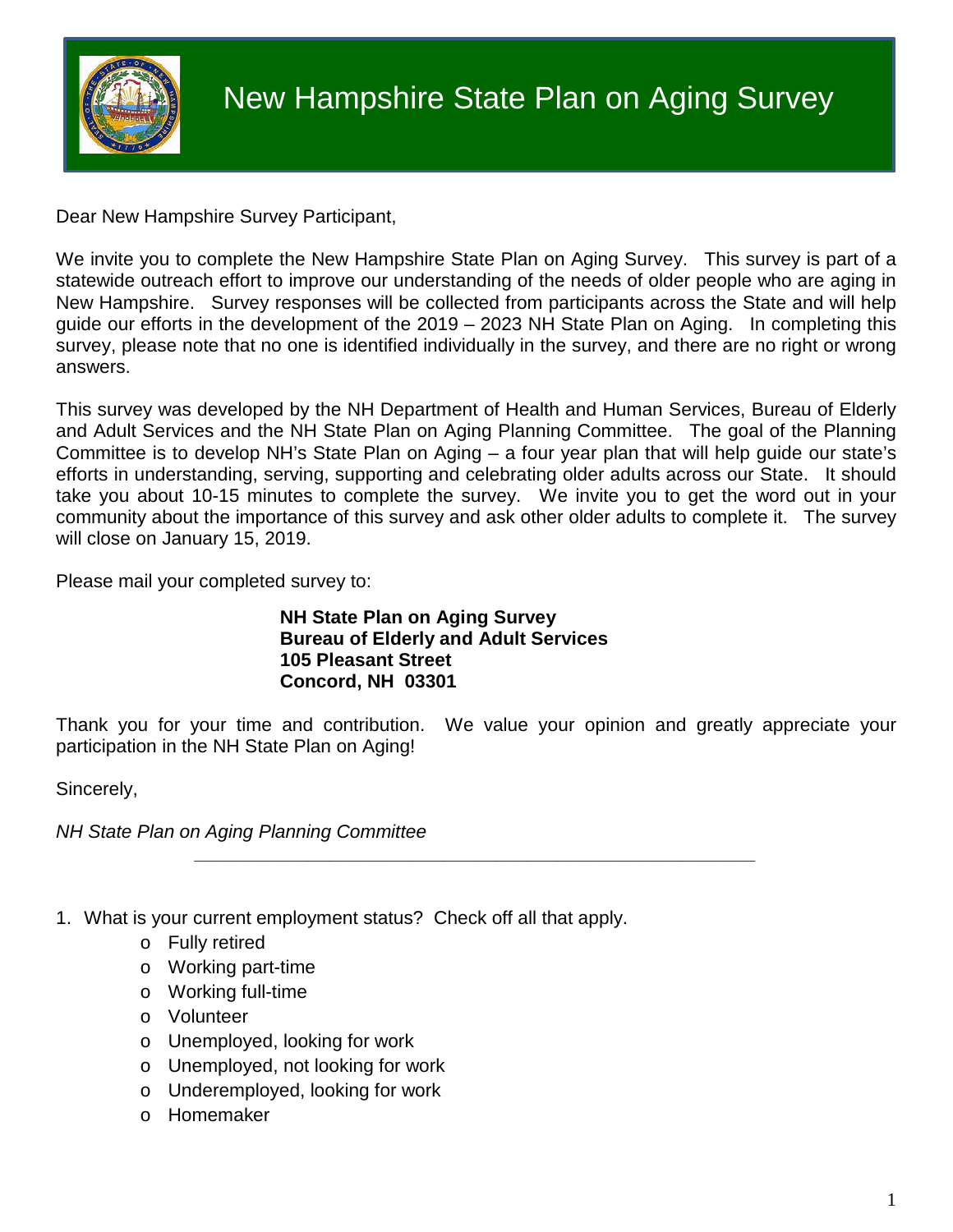- 2. Besides yourself, who else lives in your household? Check off all that apply.
	- o Just me
	- o My spouse or partner
	- o Parent
	- o Sibling
	- o One or more adult grandchildren
	- o One or more grandchildren under 18
	- o One or more adult children
	- o Roommates or renters
	- o One or more friends
	- $\circ$  Other:
- 3. Thinking about your future needs, how would you rate your community as a place to live for people as they age?

\_\_\_\_\_\_\_\_\_\_\_\_\_\_\_\_\_\_\_\_\_\_\_\_\_\_\_\_\_\_\_\_\_\_\_\_\_\_\_\_\_\_\_\_\_\_\_\_\_\_\_\_\_\_\_\_\_\_\_\_\_\_\_\_\_\_\_\_\_\_\_\_\_

\_\_\_\_\_\_\_\_\_\_\_\_\_\_\_\_\_\_\_\_\_\_\_\_\_\_\_\_\_\_\_\_\_\_\_\_\_\_\_\_\_\_\_\_\_\_\_\_\_\_\_\_\_\_\_\_\_\_\_\_\_\_\_\_\_\_\_\_\_\_\_\_\_

\_\_\_\_\_\_\_\_\_\_\_\_\_\_\_\_\_\_\_\_\_\_\_\_\_\_\_\_\_\_\_\_\_\_\_\_\_\_\_\_\_\_\_\_\_\_\_\_\_\_\_\_\_\_\_\_\_\_\_\_\_\_\_\_\_\_\_\_\_\_\_\_\_

- o Excellent
- o Very Good
- o Good
- o Fair
- o Poor
- o Not sure
- 4. What would make healthy aging in NH better or easier for you?

- 5. Do you visit your local Senior Center?
	- o Yes, at least twice monthly
	- o Yes, at least monthly
	- o No, I would like to but I have difficulty getting to the Senior Center
	- o No, I am not interested
	- o No, there is no Senior Center in my community
- 6. What other community activities do you participate in? Check off all that apply.
	- o Library
	- o Parks and Recreation Department
	- o Church or Religious Affiliation
	- o Health Club or Gym
	- o Golf Club/Golfing
	- o Veteran Service Organizations (Veterans of Foreign Wars, American Legion, Disabled American Veterans or Other)
	- o Lions Club, Mason's, Knights of Columbus
	- o YMCA/YWCA
	- o Community Committee (Historic District, Performing Arts, other)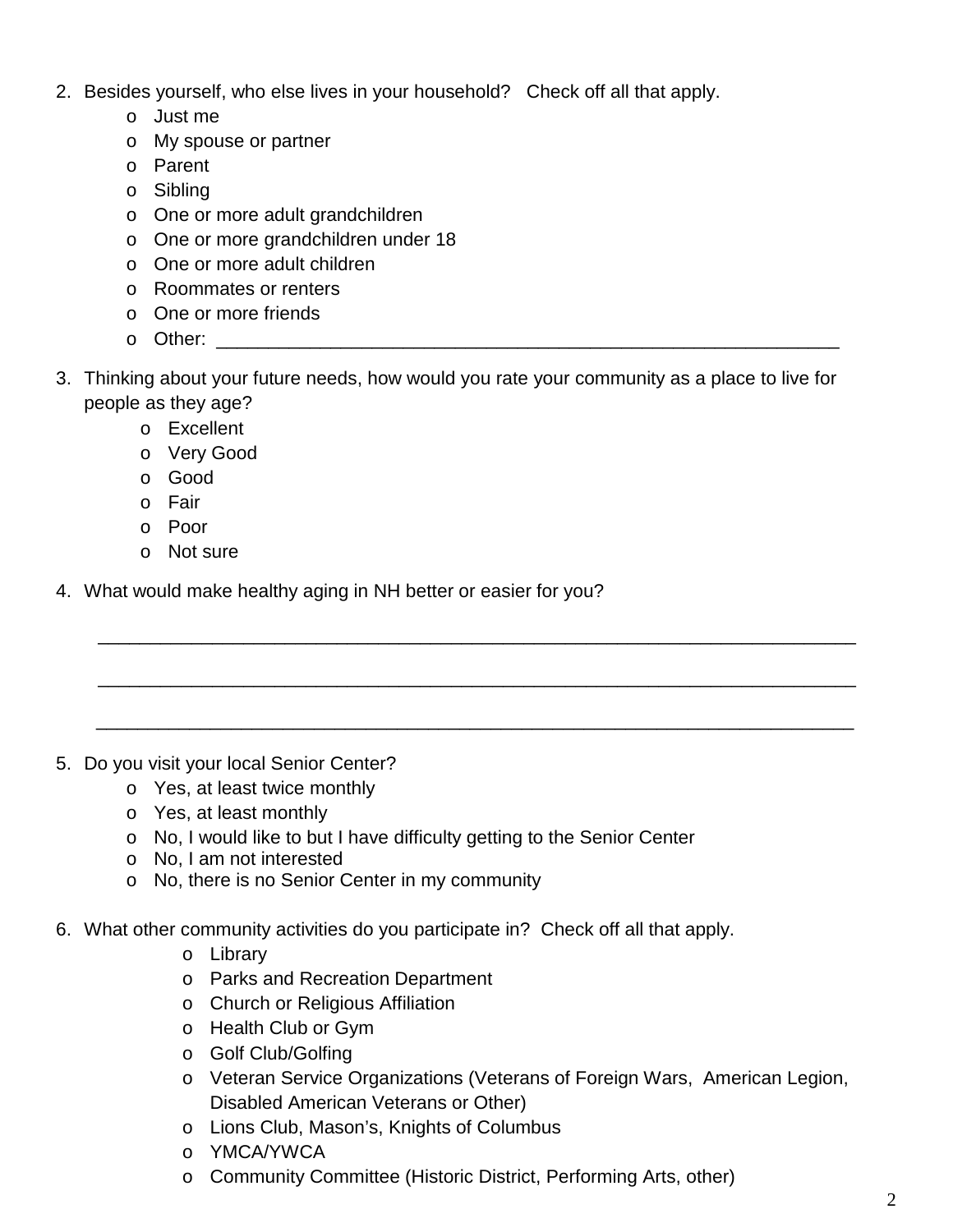- o Volunteering at an organization (such as hospital, nursing home, animal shelter or other)
- o Community Center in a neighboring community
- o Other (please specify): \_\_\_\_\_\_\_\_\_\_\_\_\_\_\_\_\_\_\_\_\_\_\_\_\_\_\_\_\_\_\_\_\_\_\_\_\_
- 7. Do you provide unpaid caregiving support weekly for any of the below individuals? Check off all that apply.
	- o No, I do not provide any caregiving supports to others
	- o Yes, I care for a grandchild, greatgrandchild or stepchild under the age of 18
	- o Yes, I care for an older adult
	- o Yes, I care for a person with a disability
- 8. If you answered "yes" to the above caregiving question, what are your top needs as a caregiver? Check off all that apply
	- o Respite (rest, reprieve or break)
	- o Support Groups
	- o Information and Referral
	- o Funds for clothing, incontinence supplies, food, home modifications or other items
	- o Funds for prescription deductibles and co-pays
	- o Education about your loved one's diagnoses and care requirements
	- o Transportation assistance
	- o Other:
- 9. Please rate the importance of the following concerns based on how much you think they affect you, as you age in the community.

\_\_\_\_\_\_\_\_\_\_\_\_\_\_\_\_\_\_\_\_\_\_\_\_\_\_\_\_\_\_\_\_\_\_\_\_\_\_\_\_\_\_\_\_\_\_\_\_\_\_\_\_\_\_\_\_\_\_\_\_\_\_\_\_\_\_\_\_\_\_\_\_

|                                              | Very      | Somewhat  | <b>Not</b> | Not Sure/     |
|----------------------------------------------|-----------|-----------|------------|---------------|
|                                              | important | Important | Important  | Doesn't Apply |
| a. Access to healthcare                      |           |           |            |               |
| b. Financial security                        |           |           |            |               |
| Maintaining physical health<br>c.            |           |           |            |               |
| <b>Fuel Costs</b><br>d.                      |           |           |            |               |
| Transportation<br>е.                         |           |           |            |               |
| Having enough food to eat<br>t.              |           |           |            |               |
| Respite care (rest, reprieve or break)<br>g. |           |           |            |               |
| Support for caregivers<br>h.                 |           |           |            |               |
| Safety during emergencies such as<br>۱.      |           |           |            |               |
| power outages, snowstorms or floods          |           |           |            |               |
| Affordable and accessible housing<br>ı.      |           |           |            |               |
| Assisted living facilities<br>k.             |           |           |            |               |
| Memory loss<br>ı.                            |           |           |            |               |
| m. Depression                                |           |           |            |               |
| n. Access to information about long term     |           |           |            |               |
| support services                             |           |           |            |               |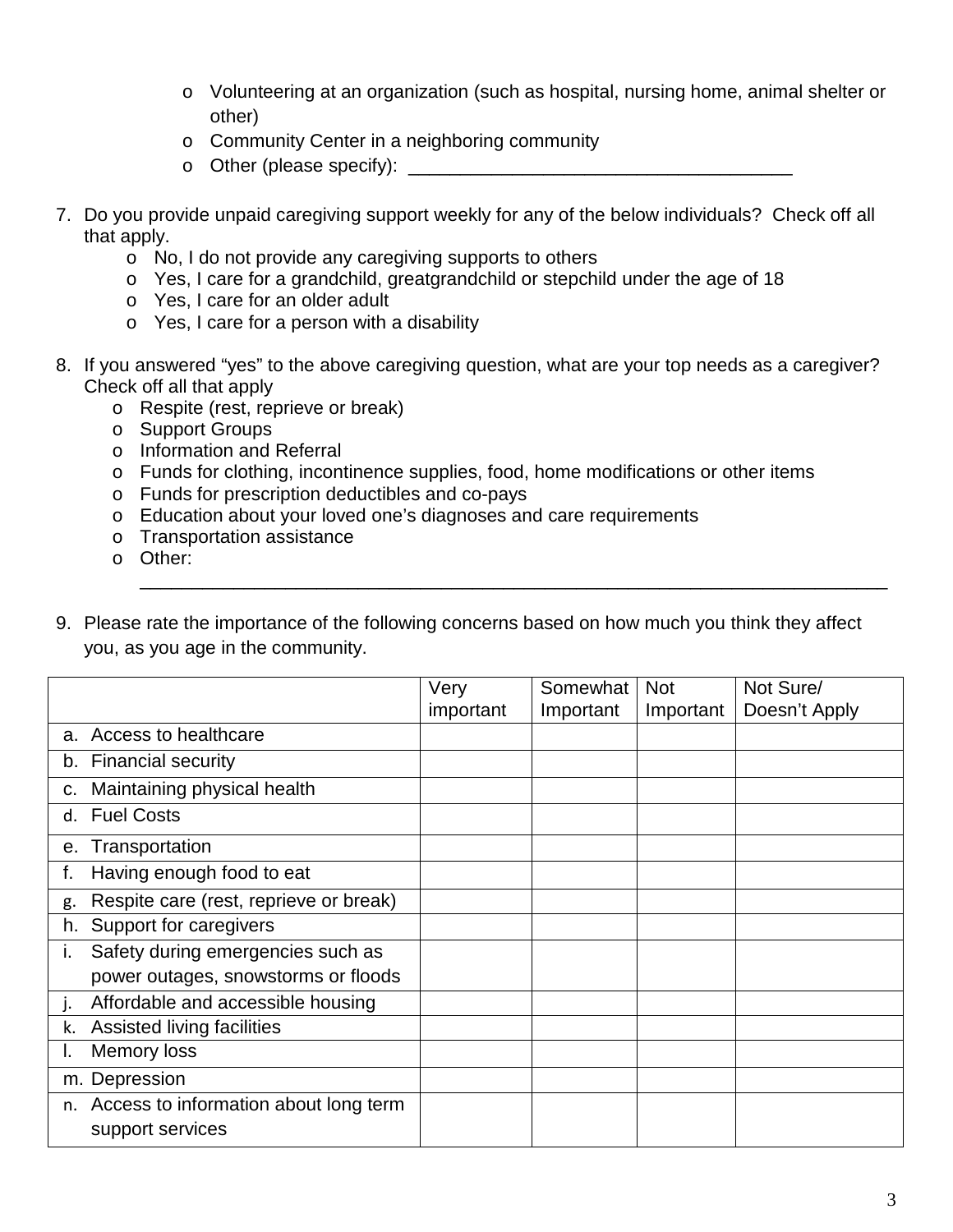| o. Availability of in-home, long-term |  |  |
|---------------------------------------|--|--|
| support services                      |  |  |
| p. Quality long term care options     |  |  |

10.Please rate the need for the following services in your community.

|         |                                                              | Very      | Somewhat  | <b>Not</b> | Not Sure/     |
|---------|--------------------------------------------------------------|-----------|-----------|------------|---------------|
|         |                                                              | important | Important | Important  | Doesn't Apply |
|         | a. In-home health services                                   |           |           |            |               |
|         | (personal care such as                                       |           |           |            |               |
|         | medication management or                                     |           |           |            |               |
|         | bathing)                                                     |           |           |            |               |
|         | b. Help with household                                       |           |           |            |               |
|         | chores(grocery shopping,                                     |           |           |            |               |
|         | cooking, changing light bulbs,<br>minor repairs or cleaning) |           |           |            |               |
| $C_{1}$ | Yard work, trash removal or                                  |           |           |            |               |
|         | snow shoveling                                               |           |           |            |               |
|         |                                                              |           |           |            |               |
|         | d. Food Assistance (Senior                                   |           |           |            |               |
|         | Congregate Meals, Meals on                                   |           |           |            |               |
|         | <b>Wheels, Commodity</b>                                     |           |           |            |               |
|         | Supplemental Foods and/or                                    |           |           |            |               |
|         | Food Pantry)                                                 |           |           |            |               |
|         | e. Senior Centers                                            |           |           |            |               |
| f.      | Information and referral                                     |           |           |            |               |
|         | services such as ServiceLink                                 |           |           |            |               |
| g.      | <b>Home Modification Support</b>                             |           |           |            |               |
|         | h. Transportation (Transit                                   |           |           |            |               |
|         | Services)                                                    |           |           |            |               |
| i.      | Adult Day Program                                            |           |           |            |               |
|         | Oral health services                                         |           |           |            |               |
| k.      | <b>Breast &amp; Cervical Cancer</b>                          |           |           |            |               |
|         | <b>Screening Program</b>                                     |           |           |            |               |
|         | Help in dealing with vision or                               |           |           |            |               |
|         | hearing loss                                                 |           |           |            |               |
|         | m. Financial Assistance                                      |           |           |            |               |
|         | Legal Assistance<br>n.                                       |           |           |            |               |
|         | Affordable housing<br>о.                                     |           |           |            |               |
|         | Shopping assistance<br>p.                                    |           |           |            |               |
|         | <b>Veterans Benefits</b><br>q.                               |           |           |            |               |
|         | <b>Social Activities</b><br>r.                               |           |           |            |               |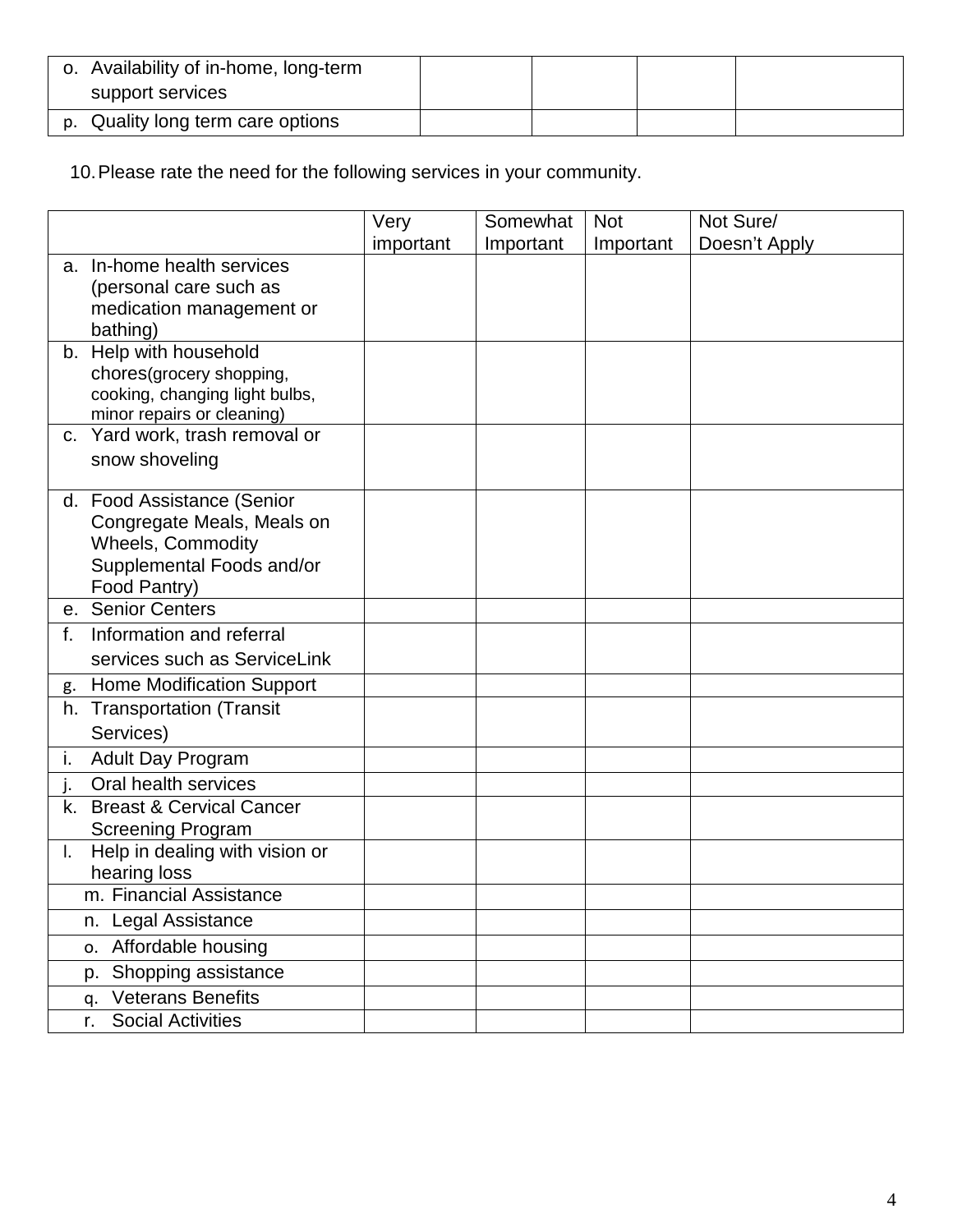- 11.If you were not able to access one or more of the needed services listed above, why not? Check off all that apply
	- o Transportation
	- o Finances
	- o No phone
	- o No internet
	- o Not aware of service availability
	- o No service in my area
	- o On a waiting list
	- o No one to help me
	- o I do not know where to go
	- o I am too embarrassed to ask for help
	- o Other (please specify): \_\_\_\_\_\_\_\_\_\_\_\_\_\_\_\_\_\_\_\_\_\_\_\_\_\_\_\_\_\_\_\_\_\_\_\_\_\_\_\_\_\_\_\_\_\_

12.How do you get information about community services? Check off all that apply.

- o Community Clerks Office/Town Offices
- o Library
- o Parks & Recreation Departments
- o Family or Friends
- o Television
- o Radio
- o Senior Center
- o Email
- o 2-1-1
- o Newspaper/newsletter
- o ServiceLink
- o Senior Meals
- o Care Coordinator, Case Manager or Caregiver
- o EngAGING NH
- o Internet/Websites
- o AARP
- o Aging Issues
- o Social Media such as Facebook or Twitter
- o Churches or religious organizations
- o I am not sure
- o Other (please specify): \_\_\_\_\_\_\_\_\_\_\_\_\_\_\_\_\_\_\_\_\_\_\_\_\_\_\_\_\_\_\_\_\_\_\_\_\_\_\_\_
- 13.Are you aware of ServiceLink?
	- o Yes
	- o No
	- o Not Sure

14.How has ServiceLink assisted you in the last year? Check off all that apply.

- o N/A, I have not heard of ServiceLink
- o There is no ServiceLink in my community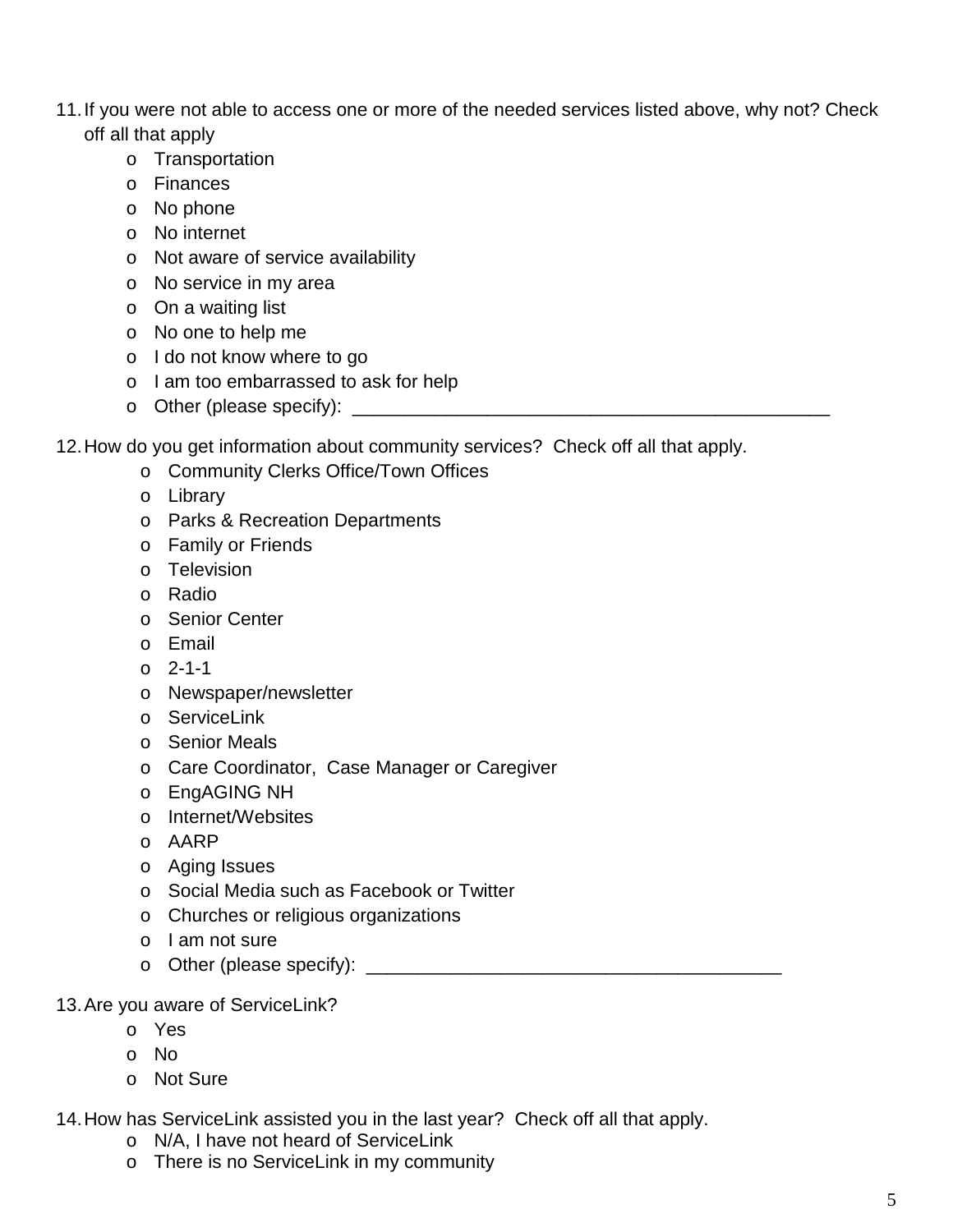- o Medicare Benefits
- o Assistance with housing
- o Fraud or Scams awareness and support
- o Food Assistance
- o Substance Misuse
- o Disability Related Resources
- o Mental Health
- o Financial or Legal Support
- o Service Coordination
- o Veteran Benefits
- o Medicaid Information or Support
- o Caregiving Help
- o Help with raising grandchildren
- o Tax preparation
- o State Health Insurance Program (SHIP)
- o In-Home Supports and Services
- o Finding an Assisted Living Facility or Nursing Home
- o Other (please specify):

15.Do you participate in a food assistance program or get food assistance from family or friends?

- o No
- o Yes, I receive congregate meals
- o Yes, I receive food from a community food pantry
- o Yes, I receive Meals on Wheels
- o Yes, I receive food from my church or religious organization
- o Yes, I receive food from a government sponsored supplemental food source
- o Yes, I receive food from family and/or neighbors
- o Unsure
- $\circ$  Other:  $\circ$  Other:

16.If you do not receive food assistance, what are the reasons why? Check off all that apply.

- o I do not need it
- o I am unaware of food assistance programs
- o I do not think I am eligible for food assistance programs
- o I do not want to provide my personal information
- o It is embarrassing to ask for government assistance
- o I do not think I would get enough assistance
- o I don't think the food would be any good
- o I am on a restrictive diet
- o I do not like asking for help
- o It takes too long to fill out the application
- o I do not know how or where to apply for assistance
- o I need help filling out the application
- 17.In the past 12 months, have you had to skip paying for a basic need (food, medication, heat or housing) because of financial concerns? Check off all that apply.
	- o No
	- o Yes, I was unable to pay for medication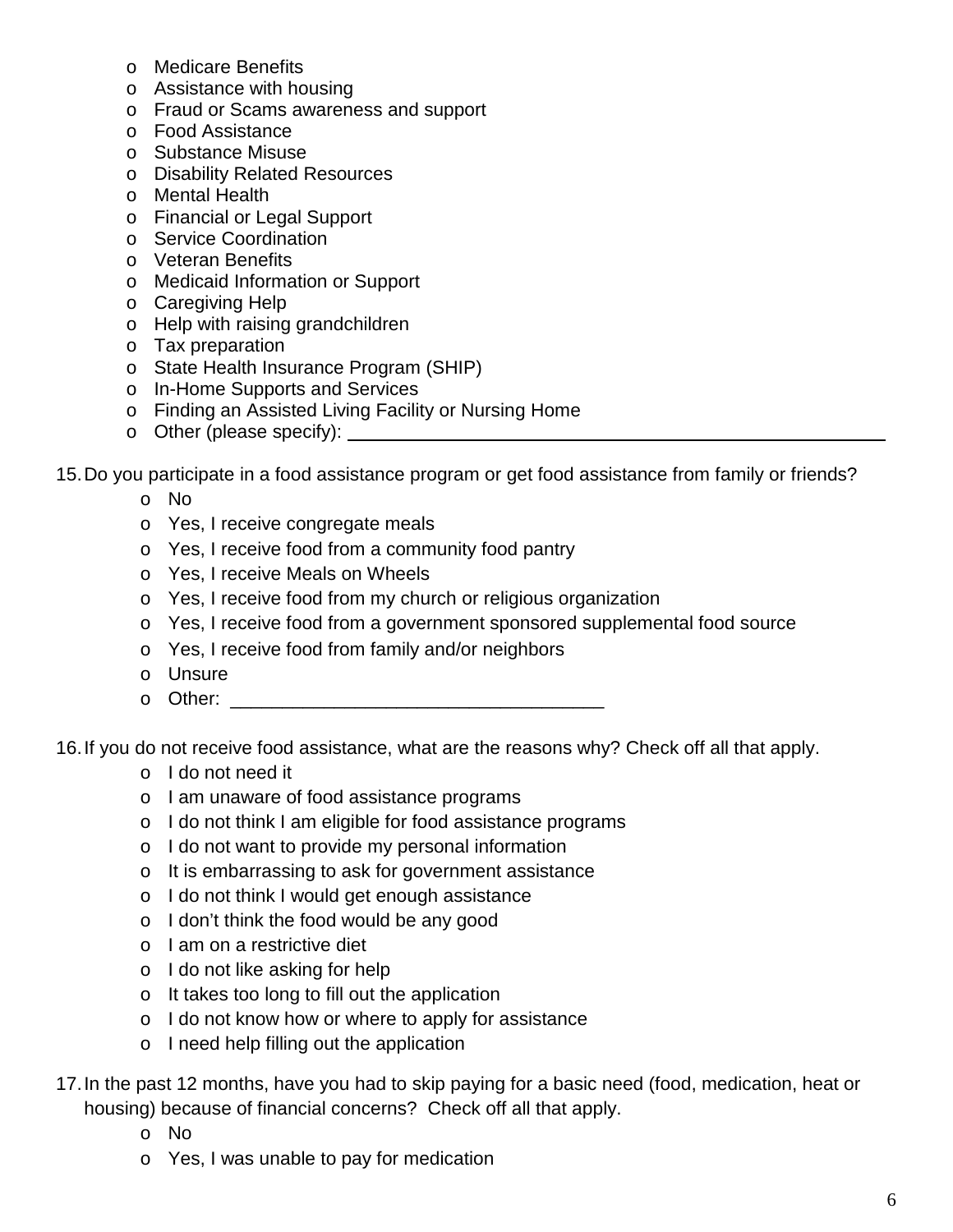- o Yes, I was unable to pay for food
- o Yes, I was unable to pay for heat
- o Yes, I was unable to pay for housing
- o Yes, I was unable to pay for other (please specify):

18.Please rate the below concerns for your safety.

|                                       | Very      | Somewhat  | <b>Not</b> | Not Sure/     |
|---------------------------------------|-----------|-----------|------------|---------------|
|                                       | Concerned | Concerned | Concerned  | Doesn't Apply |
| I worry about the safety of my        |           |           |            |               |
| neighborhood                          |           |           |            |               |
| I fear some members of my family      |           |           |            |               |
| or other people I know                |           |           |            |               |
| I fear my health is failing/declining |           |           |            |               |
| I worry about the structure and       |           |           |            |               |
| safety of my home                     |           |           |            |               |
| I fear that someone will take         |           |           |            |               |
| advantage of me (i.e. phone scam,     |           |           |            |               |
| take my money or possessions)         |           |           |            |               |
| I fear for my physical safety         |           |           |            |               |
| I am afraid of falling                |           |           |            |               |

19.As you look to the future, please rate the importance of the below concerns:

|                                          | Very      | Somewhat  | <b>Not</b> | Not Sure/     |
|------------------------------------------|-----------|-----------|------------|---------------|
|                                          | Important | Important | Important  | Doesn't Apply |
| Feeling safe in my own home              |           |           |            |               |
| Feeling safe in my community             |           |           |            |               |
| Having safe walkways and roads           |           |           |            |               |
| Having Senior Centers within my          |           |           |            |               |
| community                                |           |           |            |               |
| Retrofitting my home so essential rooms  |           |           |            |               |
| are accessible                           |           |           |            |               |
| Having medical services nearby           |           |           |            |               |
| Having family nearby                     |           |           |            |               |
| Affordable Health Insurance              |           |           |            |               |
| <b>Public Transportation</b>             |           |           |            |               |
| Easy and affordable access to public     |           |           |            |               |
| transportation (buses, cabs, Uber, Lyft) |           |           |            |               |
| Having recreation and social engagement  |           |           |            |               |
| opportunities                            |           |           |            |               |
| Affordable housing                       |           |           |            |               |
| Finding an assisted living facility or   |           |           |            |               |
| nursing home                             |           |           |            |               |
| Finding someone to help me in my home    |           |           |            |               |
| <b>Financial security</b>                |           |           |            |               |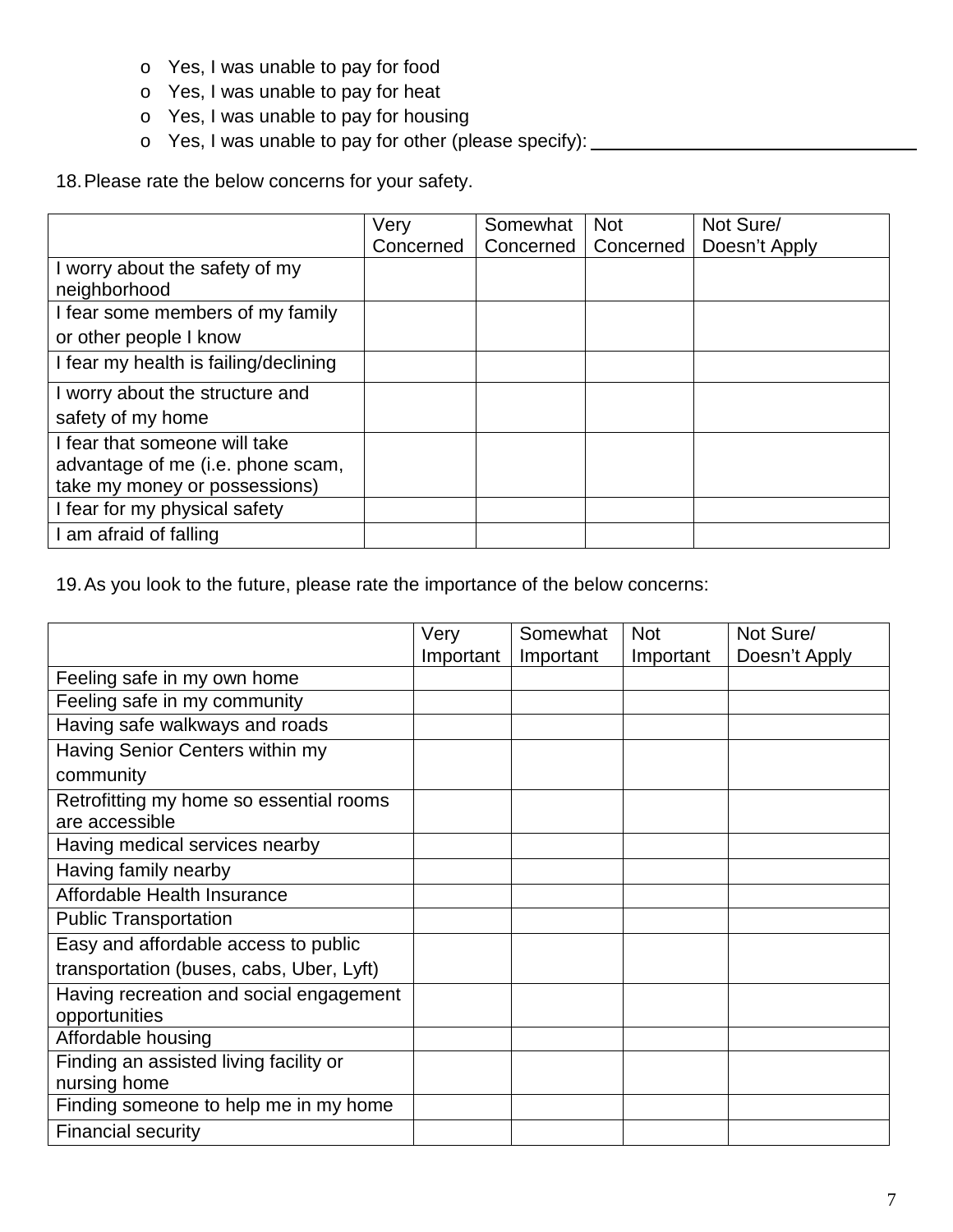20.What abilities, skills, talents, gifts or contributions could you bring forward to help other people in your community?

\_\_\_\_\_\_\_\_\_\_\_\_\_\_\_\_\_\_\_\_\_\_\_\_\_\_\_\_\_\_\_\_\_\_\_\_\_\_\_\_\_\_\_\_\_\_\_\_\_\_\_\_\_\_\_\_\_\_\_\_\_\_\_\_\_\_\_\_\_\_\_\_ \_\_\_\_\_\_\_\_\_\_\_\_\_\_\_\_\_\_\_\_\_\_\_\_\_\_\_\_\_\_\_\_\_\_\_\_\_\_\_\_\_\_\_\_\_\_\_\_\_\_\_\_\_\_\_\_\_\_\_\_\_\_\_\_\_\_\_\_\_\_\_

21.What is your age?

- o 54 years or less
- o 55-64
- o 65-74
- $O$  75-84
- o 85-94
- o 95 or more

22.What is your zip code? \_\_\_\_\_\_\_\_\_\_\_\_\_\_\_\_\_\_\_\_\_\_\_\_\_\_\_\_\_\_\_\_\_\_\_\_\_

23.Are you Hispanic, Latino/a or Spanish Origin? Check off all that apply.

- o No, not of Hispanic, Latino/a or Spanish origin
- o Yes, Mexican, Mexican American, Chicano/a
- o Yes, Puerto Rican
- o Yes, Cuban
- o Yes, Another Hispanic, Latino/a or Spanish origin

24.What is your race? Check all that apply.

- o White
- o Black or African American
- o American Indian or Alaska Native
- o Asian Indian
- o Chinese
- o Filipino
- o Japanese
- o Korean
- o Vietnamese
- o Other Asian
- o Native Hawaiian
- o Guamanian or Chamorro
- o Samoan
- o Other Pacific Islander
- 25.How well do you speak English?

| a. | Very Well |  | Well |  | Not Well |  | Not At All |
|----|-----------|--|------|--|----------|--|------------|
|----|-----------|--|------|--|----------|--|------------|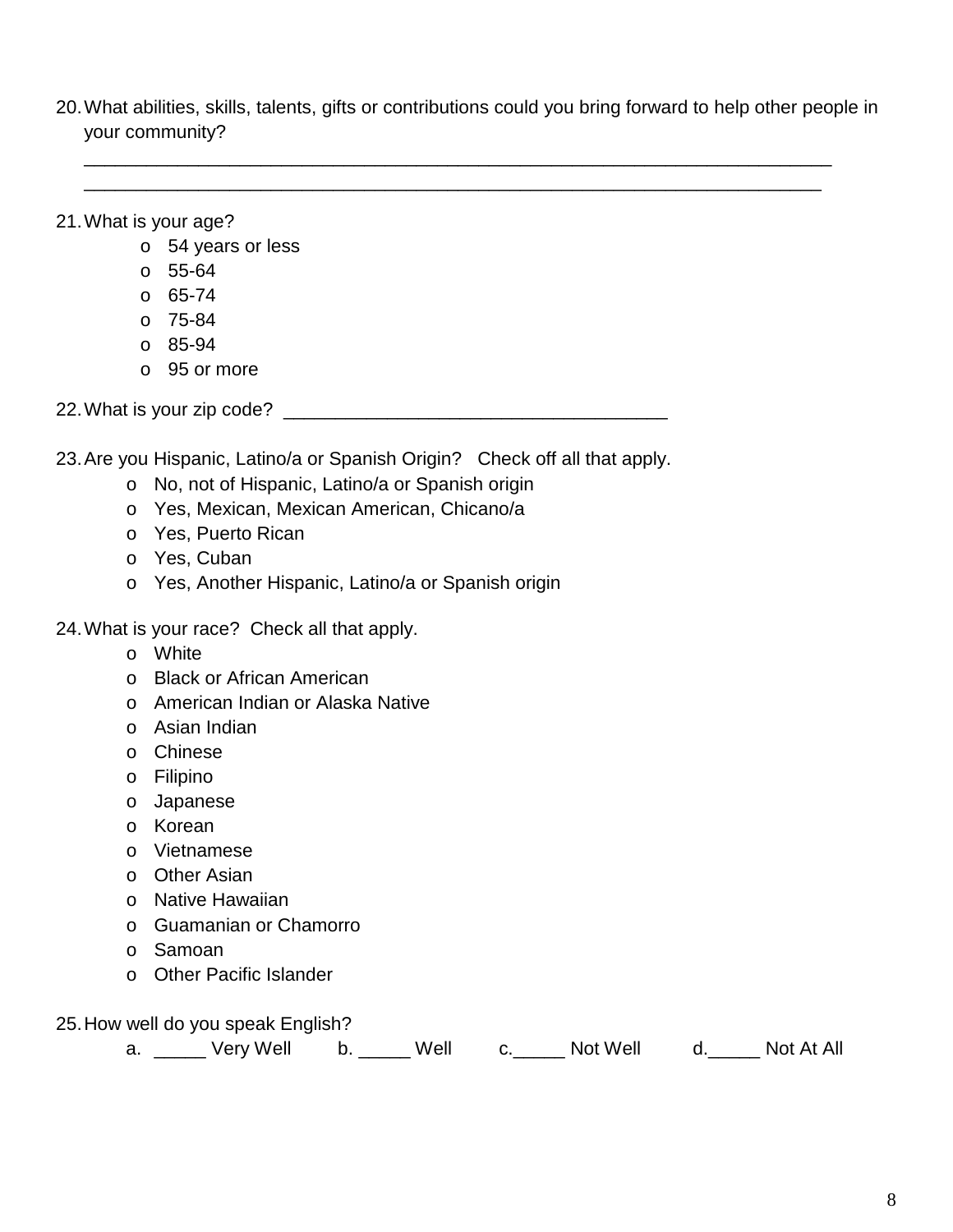26.Do you think of yourself as:

- o Bisexual
- o Lesbian or Gay
- o Straight/Heterosexual
- o Something else
- o Don't know
- 27.What is your current gender identity?
	- o Female
	- o Male

28.Please check all that apply to you.

- o I am deaf or I have serious difficulty hearing
- o I am blind or I have difficulty seeing, even when wearing glasses
- o Because of a physical, mental, or emotional condition, I have serious difficulty concentrating, remembering, or making decisions
- o I have serious difficulty walking or climbing stairs
- o I have difficulty dressing or bathing
- o Because of a physical, mental, or emotional condition, I have difficulty doing errands alone such as visiting a doctor's office or going shopping

29.What is your annual household income? Check off one.

- $\circ$  \$0 \$12,499
- $\circ$  \$12,500 \$24,999
- $\circ$  \$25,000 \$34,999
- $\circ$  \$35,000 \$49,999
- $\circ$  \$50,000 \$74,999
- $\circ$  \$75,000 \$99,999
- $\circ$  \$100,000 \$149,999
- $\circ$  \$150,000 199,999
- o \$200,00 or more